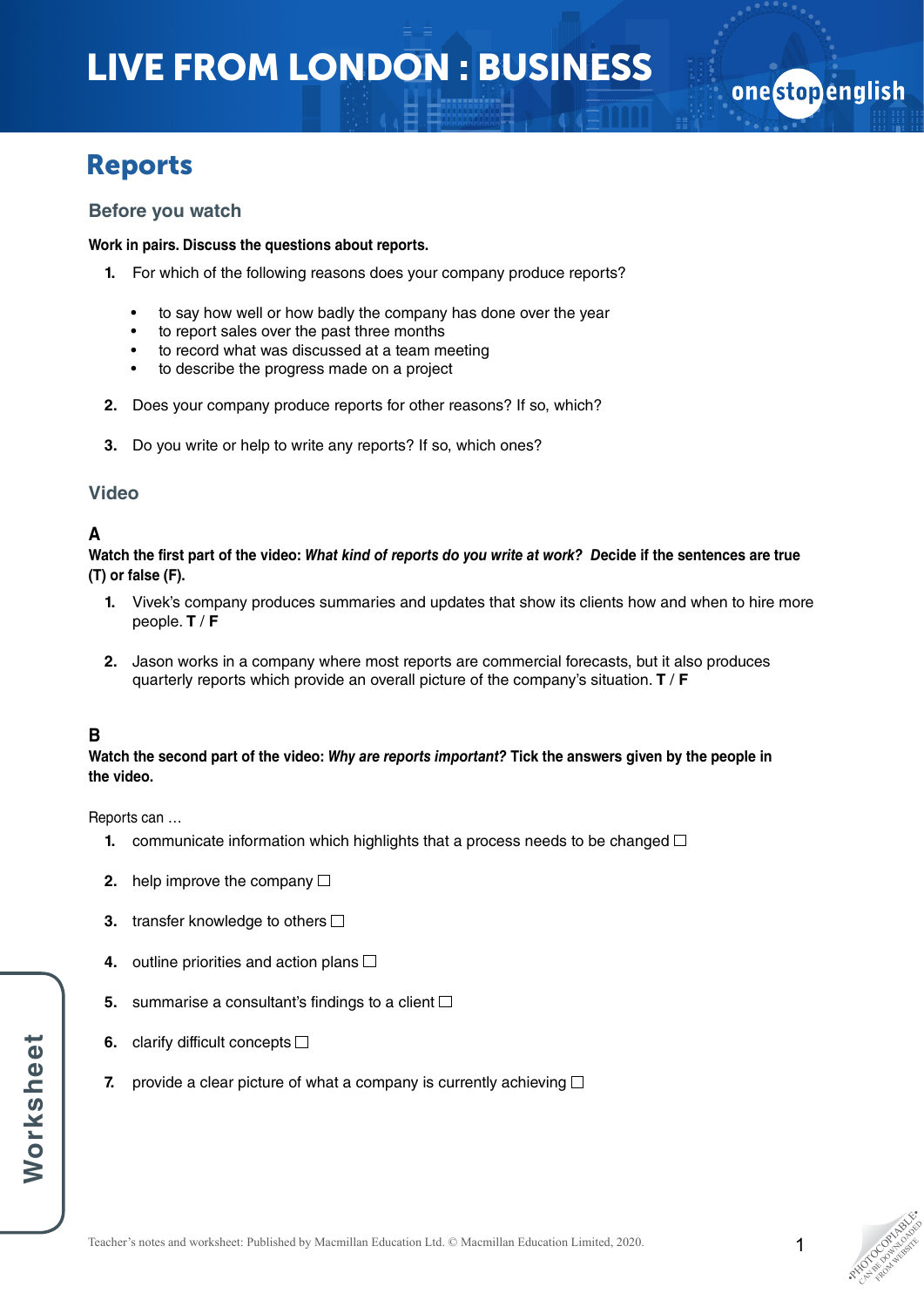# LIVE FROM LONDON : BUSINESS

### **C**

**Watch the third part of the video:** *What makes a report easy to read?* **Who says the following? Write the names of the speakers: Vivek, Jason, Tolani, Chris, Prad, or Baiba**

| 1. | Make it as short as you can to get your point across.  |  |
|----|--------------------------------------------------------|--|
|    | 2. It has to be simple, concise and covered in depth.  |  |
|    | <b>3.</b> You need to know what the audience is after. |  |
|    | 4. Keep the report simple and factual.                 |  |
| 5. | Pay attention to layout and spelling.                  |  |

### **Language focus**

## **A**

**There are many different types of business reports. Match the reports (1–8) to the descriptions (a–h).** 

- **1.** internal memo
- **2.** quarterly financial report
- **3.** annual report
- **4.** progress report
- **5.** team meeting report
- **6.** feasibility report
- **7.** analytical or scientific report \_\_\_\_\_\_\_
- **8.** sales report
- **a** This report describes how much money has been made or lost over the last three months.
- **b** This report describes how well or how badly a company has done over the year.
- **c** This report describes the progress made on a project.
- **d** This is a report just for the people working in a company.
- **e** This report describes what has been sold during a particular period of time.
- **f** This report describes what was discussed by a group of people who work together.
- **g** This report presents the results of research.
- **h** This report examines if a business idea could be successful or not.

one stop english